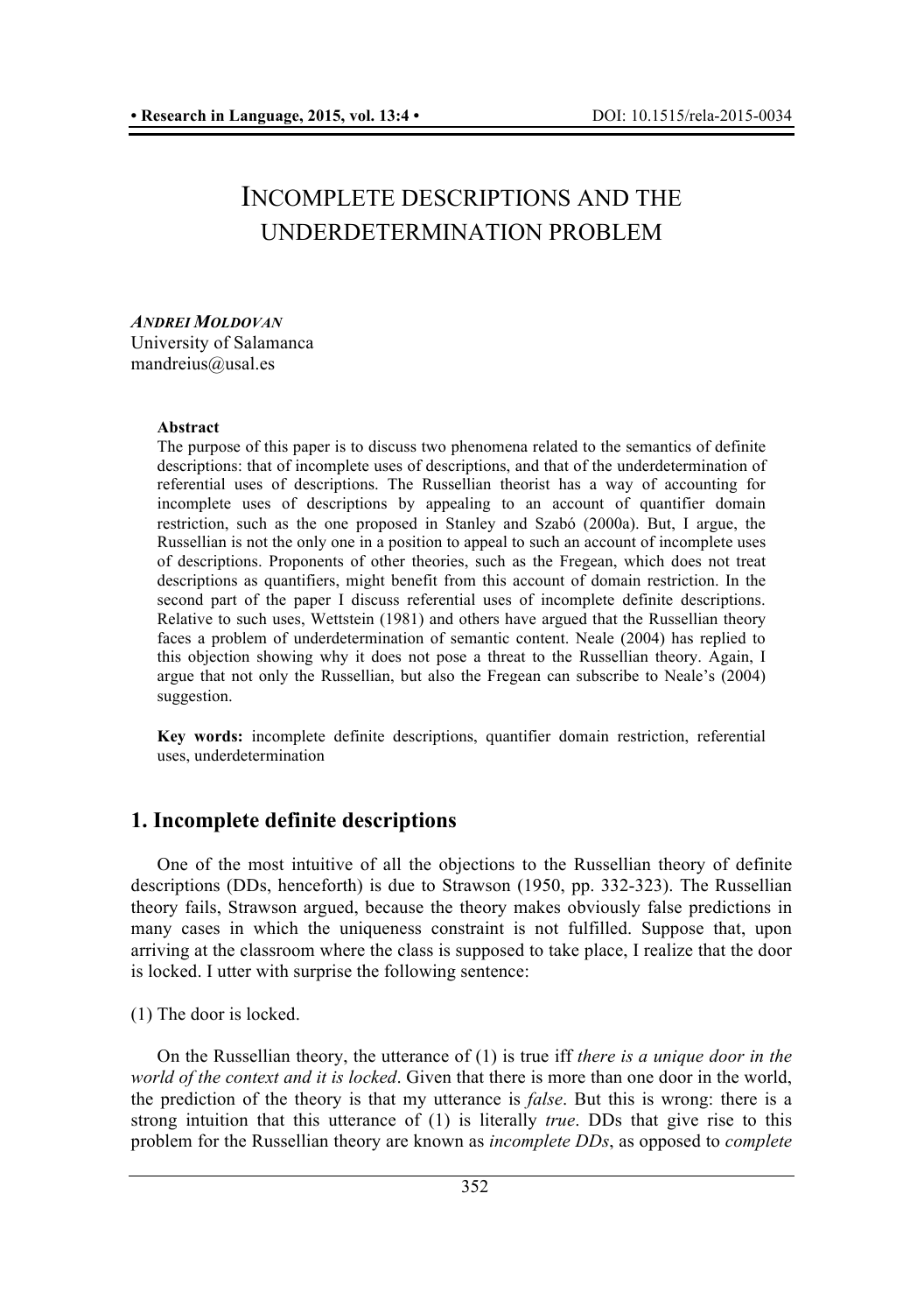*DDs*, such as 'the inventor of the pen', or 'the Spanish prime minister in 2014'. If I use a complete DD such as 'the room in front of me' instead of the DD in (1), the Russellian prediction about the resulting sentence does not conflict with intuitions. For this reason it is known in the literature as the *incompleteness problem*. 1

In discussing Strawson's objection to the Russellian theory, Neale (1990, pp. 94-95) makes the following observation: if we treat DDs as the Russellian does, then the definite determiner is a quantifier; under this assumption, he notes, the incompleteness problem for DDs is an instance of a more general phenomenon that affects all quantifiers. Neale writes: "the problem of incompleteness has nothing to do with the use of definite descriptions *per se*; it is a quite general fact about the use of quantifiers in natural language." (1990, p. 95) Consider sentence (2) uttered at the end of a party.

(2) Every bottle is empty.

Assuming a standard semantic value for the quantifier 'every', on which the domain of quantification contains all objects in the world of evaluation, the semantic value we obtain for the utterance of (2) is that it is true iff *every bottle in the world of the context is empty*. The utterance of (2) is predicted to be *false*, as there are many bottles that are not empty. But this is incorrect; if, by hypothesis, every bottle *at that party* is empty, the utterance (2) is intuitively *true*. It is not false just because there is an empty bottle somewhere else in the world. So, the simple standard assumption about the semantic value of 'every' makes false predictions. This example illustrates Neale's claim that the incompleteness problem affects quantifiers in general, and not only the Russellian theory of DDs. That is, it is an instance of the more general problem of Quantifier Domain Restriction (QDR, for short).

## **2. The syntactic variable theory of QDR**

The problem of QDR is that of finding a way to *restrict* the domain quantification (e.g. the set of all the bottles in the world, in the case of the utterance of (2) discussed above) to a contextually salient subdomain (e.g. the set of all the bottles present at the party), relative to which the semantic theory predicts intuitively correct truth-conditions. If the incompleteness problem for DDs (at least when we consider the Russellian theory) is an instance of the more general problem of QDR, it is important to appeal to a reliable theory of QDR. I will not discuss in what follows all the approaches to QDR available in order to justify my choice. Instead, I directly choose one popular approach. Probably the most widely discussed semantic proposal is the one developed in von Fintel (1994, p. 30), and later in Stanley and Szabó (2000a, p. 253) in a different version.<sup>2</sup> This is both a syntactic and a semantic approach, in the sense that it postulates syntactic constituents at

 $1$  Russell (1957, p. 385) replies to Strawson that he was only dealing with complete DDs such as 'the king of France in 1905'. These are both complete as well as context-independent, or, in

 $2$  This approach is a popular one, although it is not without problems. It received a good amount of criticism (e.g. Carston (2002), Bach (2000), Neale (2000, 2004), Recanati (2004), Elgardo and Stainton (2004), Pagin (2005), Collins (2007), Pupa and Troseth (2011)).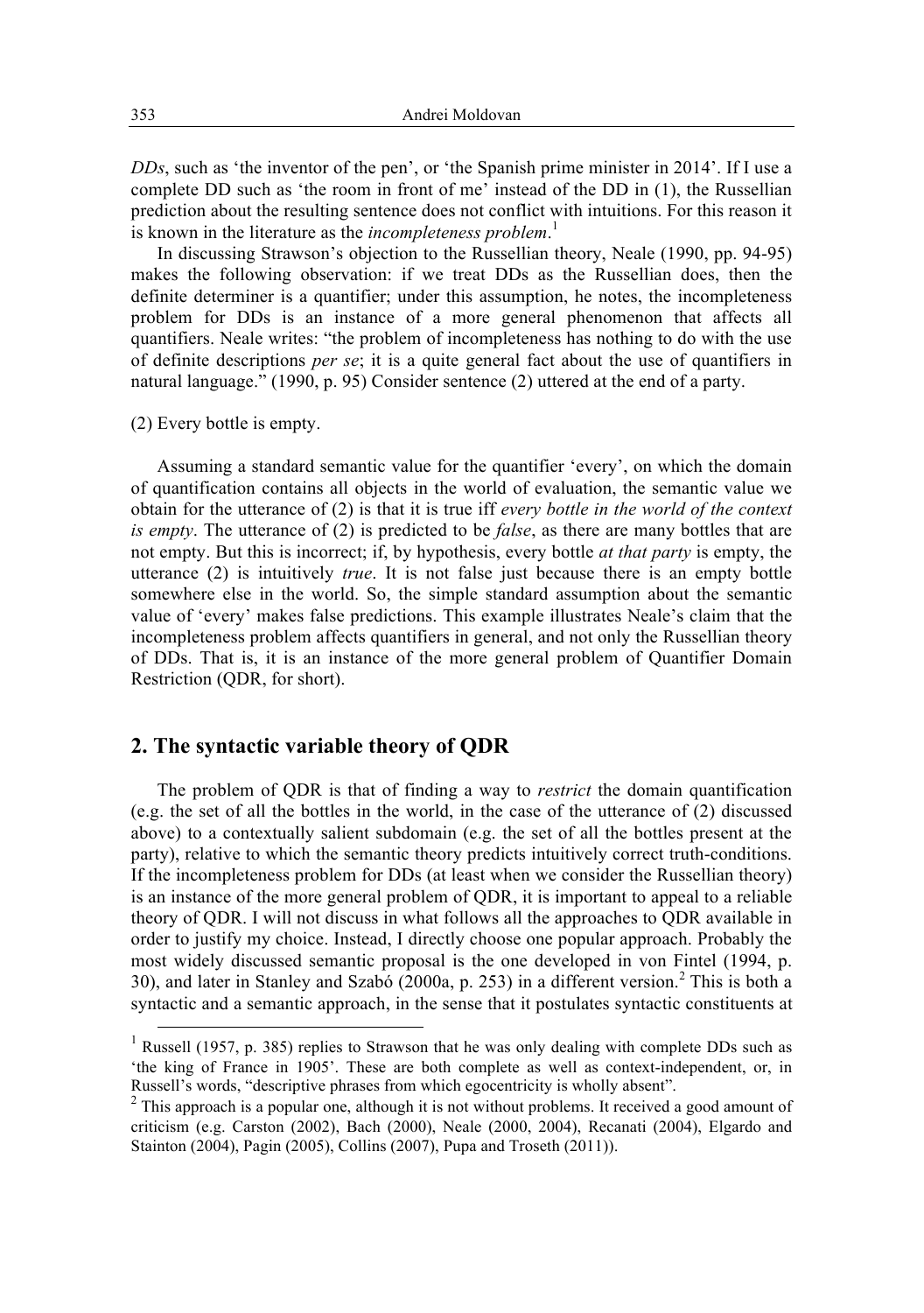the level of the LF of natural language sentences containing quantifiers.<sup>3</sup> The approach postulates a variable at LF that is not realized phonologically, that is, it is not present at PF (i.e. the superficial, of phonetic form of natural language sentences). This is not a simple individual variable (of type  $\leq e$ ), but a complex expression, which is constituted by two variables: a variable 'f' of semantic type  $\langle e, \langle e, t \rangle$ , and variable 'i' of semantic type <e>. The value of both variables is provided by the context. The value of 'f' is a function that maps an object onto a set of individuals. The value of 'f' takes as argument the value of 'i', and maps it to a set of individuals that constitutes the restrictor of the domain of the quantifier.

There are different ways in which this idea could be implemented syntactically. The solution Stanley and Szabó (2000a, p. 251) adopt for associating variables with quantifier expressions in LF is to have both 'f' and 'i' "*co-habit* a node" with the CN that occurs in the quantifier phrase. The LF of sentence  $(2)$  is the following:<sup>4</sup>

(3)  $\lceil s \rceil_{\text{DP}}$  [Deta Every]  $\lceil_{\text{CN}}$  bottle,  $f(i)$ ]]  $\lceil_{\text{VP}}$  is empty]]

 $4$  On von Fintel's proposal (1994, p. 30) the variables  $f(i)$  cohabit the same node with the quantifier determiner, and not the noun. The LF of sentence (2) is:

 $\left[\frac{1}{\sqrt{2}}\right]$  [Deta Every, f(i)]  $\left[\frac{1}{\sqrt{2}}\right]$  [UV is empty]]

<sup>&</sup>lt;sup>3</sup> There are approaches to QDR that I do not discuss here. Pragmatic approaches have in common the idea that the restriction of the domain of quantification is not the contribution of the semantic value of the quantifier or other expressions in the LF of the sentence. On a Gricean approach to QDR such as Kent Bach's (see Bach 1994, 2000, 2004) the literal truth-conditions of an utterance of (2) are *not* the intuitively correct truth-conditions. The former predict that it is *false* (as there are non-empty bottles in the world). But the utterance *seems true* because the communicated content is true (even though the semantic content is not). Applied to DDs (see Bach 2004, pp. 220-223), the idea is that the literal proposition expressed by (1) (on the Russellian theory) lacks "relevant specificity (Bach 2004, p. 223); assuming that the speaker is rational and observes the Gricean maxims, the literal proposition is "completed" to the proposition intuitively conveyed, that the door *of this classroom* is locked. On Recanati's (1993, p. 248; 2004, pp. 23f, 126-127) pragmatic approach to QDR, it is the result of a primary pragmatic process that takes as input the *literal* semantic value of the QNP and give as output its *derived* (modified) semantic value (2004, p. 27). With respect to the utterance of sentence (2), a pragmatic process of *free enrichment* takes as input the semantic value of 'every bottle' and gives as output the enriched content *every bottle at the party*. A similar explanation, Recanati (2010, pp. 44-45) argues, is the enrichment of incomplete DDs into complete ones. I do not discuss these pragmatic approaches here. Stanley and Szabó (2000a, 2000b) raise various worries about the correctness of the predictions these accounts make. Elbourne (2008) and Elbourne (2013, pp. 172-190) provide further arguments against pragmatic approaches to QDR. The latter argues for a syntactic variable approach combined with situation semantics.

There are several reasons why it is preferable to place the restriction in the same node with the nominal, and not the determiner: one of them has to do with correctly accounting for crosssentential anaphora (Stanley & Szabó 2000a, p. 257); another has to do with accounting for the context-sensitivity of comparative adjectives (Stanley 2002, p. 380); finally, the latter alternative makes false predictions concerning superlatives (Stanley 2002, p. 374). I stick in what follows to Stanley and Szabó's nominal restriction proposal. However, this option is not without problems, see Kratzer (2004).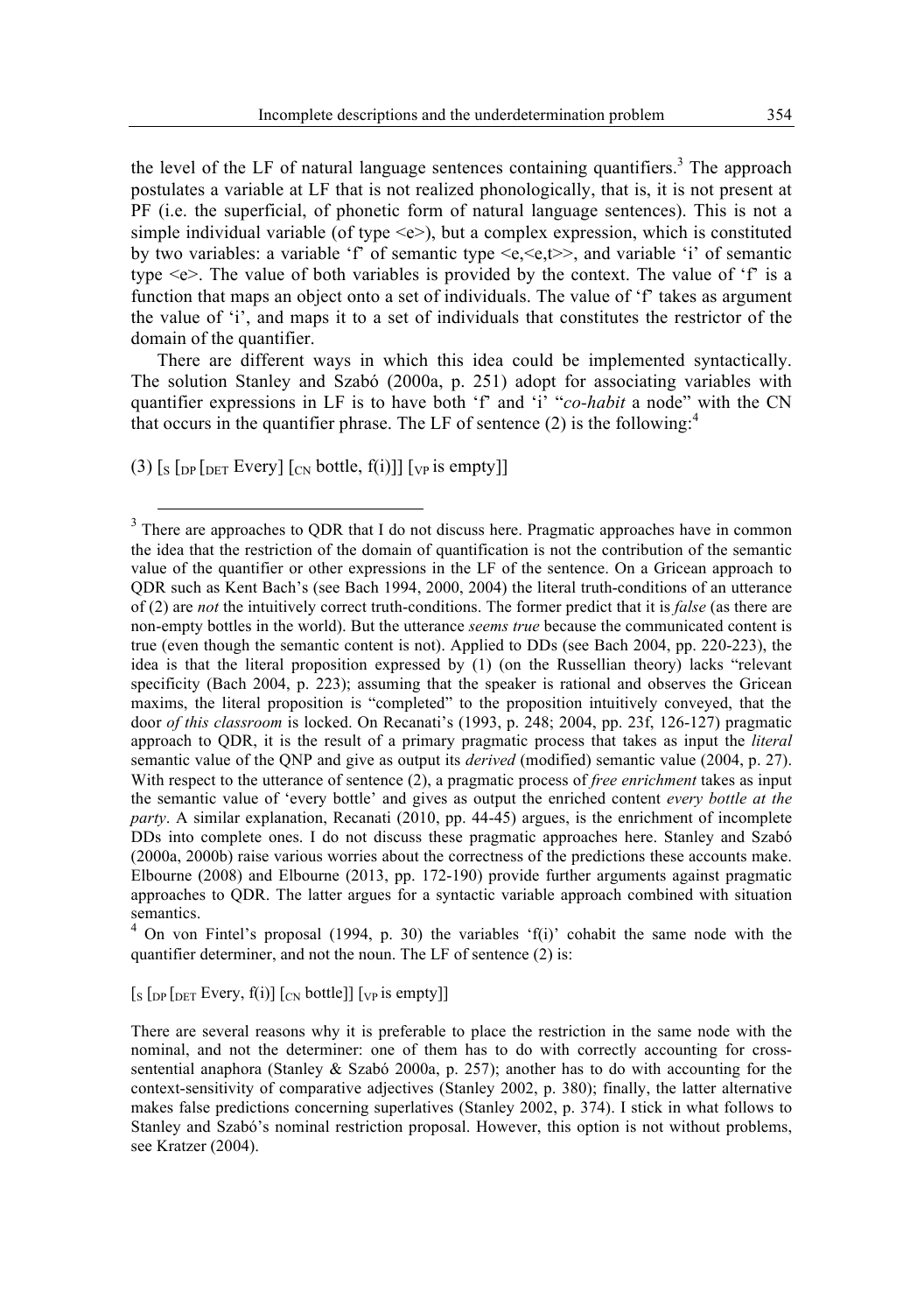According to Stanley and Szabó (2000a, p. 253), the interpretation of the node in which 'f(i)' occurs in (3) is the intersection of the denotation of 'bottle' and the denotation of 'f(i)', after the context has supplied the values to the variables. In their own formulation the extensional semantic value of the node can be given as follows (where 'c' is an assignment determined by the context):

 $||$ bottle, f(i) $||^c = ||$ bottle $|| \cap \{x : x \in c(f) (c(i))\}\$ 

If the context assigns to 'i' the individual *this room*, and to 'f' the extension relative to the world of evaluation of the relation of *being inside*, then the value of 'f(i)' will be *the class of objects that are inside this room* (relative to the world of evaluation).<sup>5</sup> This is the restricted domain of objects we are quantifying over.<sup>6</sup>

In order to represent the semantic values of natural language expressions I rely in what follows on the framework for compositional semantics developed in Heim and Kratzer (1998). Stanely and Szabó do not develop their account within this framework. However, given that it is a standard framework, it is interesting (as well as useful for the forthcoming discussion) to see how their proposal could be implemented in it. In the interest of space, I do not repeat here all the details of this framework, as they are well known. However, it is useful to remind the reader that Heim and Kratzer (1998) take the interpretation function to assign a semantic value to each one of the simple expressions relative to possible worlds, assignments and context.7 The idea of the Heim and Kratzer (1998) framework is that all expressions of the language (with the exception of variable binders) are assigned a semantic value. These semantic values are extensional. These extensions have different types, as follows:

- i.  $\leq e$  and  $\leq \geq$  are basic extensional semantic types.
- ii. If  $\sigma$  and  $\tau$  are extensional semantic types, then  $\langle \sigma, \tau \rangle$  is an extensional semantic type.
- iii. Nothing else is a semantic type.

 <sup>5</sup> Both von Fintel (1994, p. 31) and Stanley and Szabó (2000a, p. 250) argue that it is necessary to postulate a *complex* variable of the form 'f(i)' in order to account for the phenomenon of *quantified contexts*. On a reading of the sentence 'In most of John's classes, he fails exactly three Frenchmen', the elements the first quantifier quantifies over (classes of John's, in the educational sense) have the role of restricting the second quantifier. That is, the QNP 'three Frenchmen' is implicitly completed to *three Frenchmen in a class of John's*.<br><sup>6</sup> Strictly speaking, what 'f(i)' does is add a further restriction to the nominal that the quantifier

determiner combines with. As Stanley writes, "According to this theory of quantifier domain restriction, it is due to the fact that each nominal co-occurs with variables whose values, relative to a context, together determine a domain. Thus, if it is right, 'quantifier domain restriction' is a misleading label; better would be 'nominal restriction'." (Stanley 2002, p. 373) Maybe an ever better term would be 'nominal completion'.

 $<sup>7</sup>$  With the exception of the binder. The semantic value of complex expressions containing binders</sup> is given by a specific rule of composition called Predicate Abstraction; see Heim and Kratzer (1998, pp. 114, 125).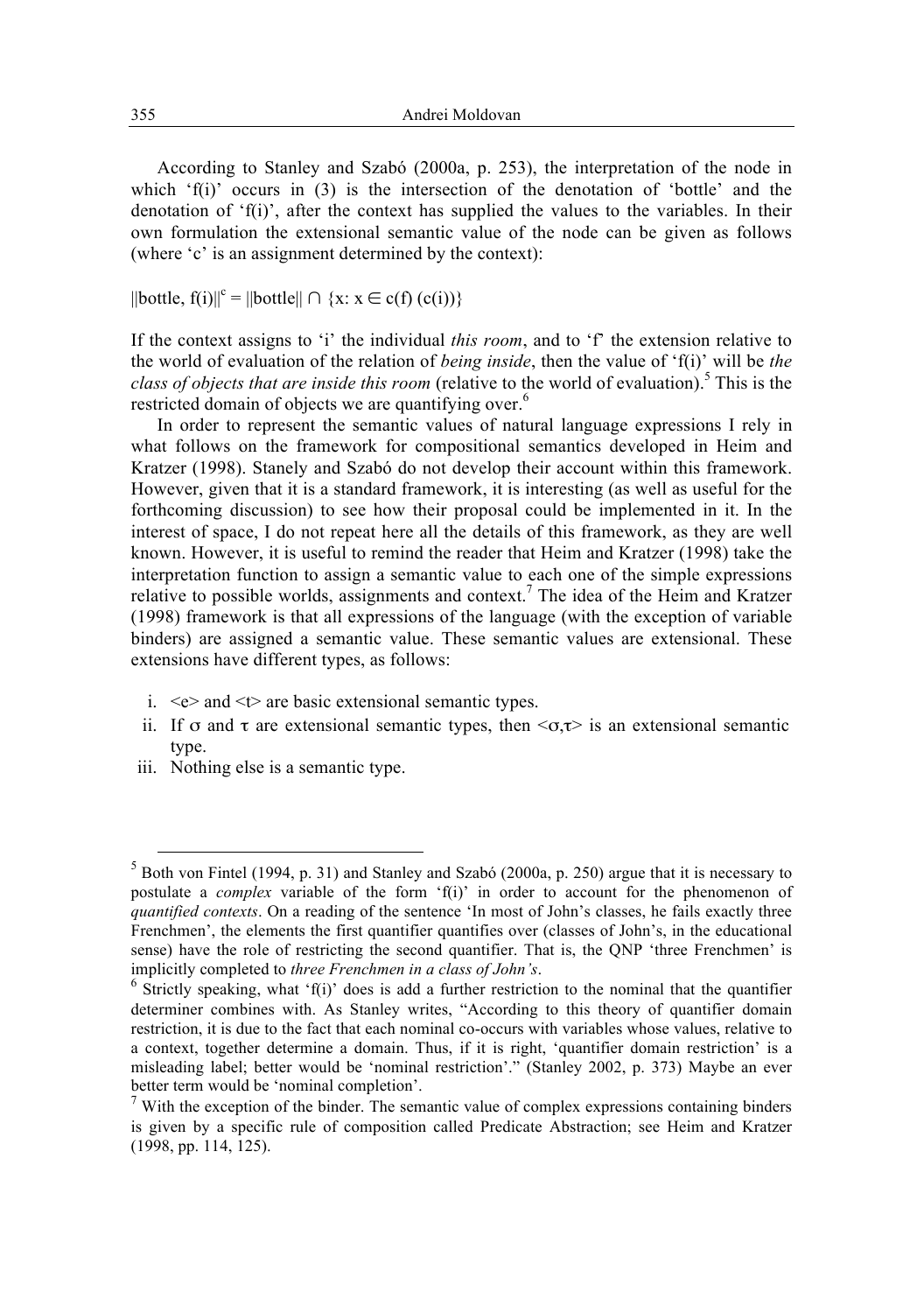Consequently, we have the following hierarchy of domains of semantic values that correspond to the semantic types introduced:

- i.  $D_e$ , the domain of individuals.
- ii.  $D_t = \{0, 1\}$ , the set of truth-values.
- iii. If  $\sigma$  and  $\tau$  are extensional semantic types, then  $D_{\leq \sigma,\tau>}$  is the set of all functions from Dσ to Dτ.

The simple expressions in this framework are the ones that inhabit a node. The semantic value of complex expressions is calculated from that of simple expressions by using the composition rule called Functional Application (Heim & Kratzer, 1998, pp. 13, 105): if two expressions  $\alpha$  and  $\beta$  combine according to the syntactic rules of the language in order to form a complex expression  $\lceil \alpha \rceil$ , then the meaning of one of the expressions will be a function that can take as argument the meaning of the other expression. However, the semantic value of the node  $[\alpha_{N}]$  bottle,  $f(i)]$  in (3) cannot be calculated in this way from the semantic value of 'bottle' and that of 'f(i)', as Functional Application does not apply to elements *inside* a node. The expression  $[\text{C}_{N}]$  bottle,  $f(i)$  is a simple expression in our framework. For that reason, we need to introduce a new semantic value for the node  $\lceil_{CN}\right]$  (apart from the one we already have in the framework for CNs such as 'bottle'). And this is the one suggested above by the authors, which we could formulate in the Heim and Kratzer framework, using  $\lambda$  calculus as a metalanguage, as follows:

 $||$ bottle, f(i) $||^{w,a} = \lambda x_{\leq e}$ , x is a bottle and is a(f) (a(i)) in w

The notation is as in Heim and Kratzer (1998): x is an e-type variable, w stands for the circumstance of evaluation, in our case, a possible world<sup>8</sup>, and 'a' is the contextually determined assignment, which assigns a value to the variables 'f' and 'i'.<sup>9</sup>

 $[s \text{ [DP [DET Every] [[<sub>CN</sub> bottle] [f(i)]]][<sub>VP</sub> is empty]]$ 

It is not possible to calculate the value of the node  $\left[\frac{C_N}{C_N}\right]$  bottle  $\left[\frac{f(i)}{i}\right]$  by Functional Application, because both  $\lceil c_N \rceil$  bottle] and  $\lceil f(i) \rceil$  are of type  $\leq e, t$ . But we could calculate it using the rule Predicate Modification, which is introduced in Heim and Kratzer (1998, pp. 65-68) precisely to cope with cases of type mismatch of this kind (see  $\S1.9$  fn.26). The benefit of this proposal is that it does not require that we introduce a new semantic value for the CN 'bottle', as below, which makes the expression ambiguous. However, Stanley and Szabó (2000a, p. 255) reject this option: "Our worry is not that such a syntactic justification is impossible to provide. It is rather that, without compelling reasons, one should not place such a burden on syntactic theory." Given that my aim here is simply to implement the Stanley and Szabó proposal in the in Heim and Kratzer framework, I will not choose this alternative, which the authors explicitly reject.

<sup>&</sup>lt;sup>8</sup> The world of evaluation is actually missing from the purely extensional part of the Heim and Kratzer framework, and it does not play a significant role here either. However, I introduce the reference to a circumstance of evaluation for conformity with the standard Kaplanian framework for natural language semantics.

 $9$  An alternative solution is to consider that 'f(i)' occupies its own node. On this hypothesis, the LF of sentence (2) might look like this: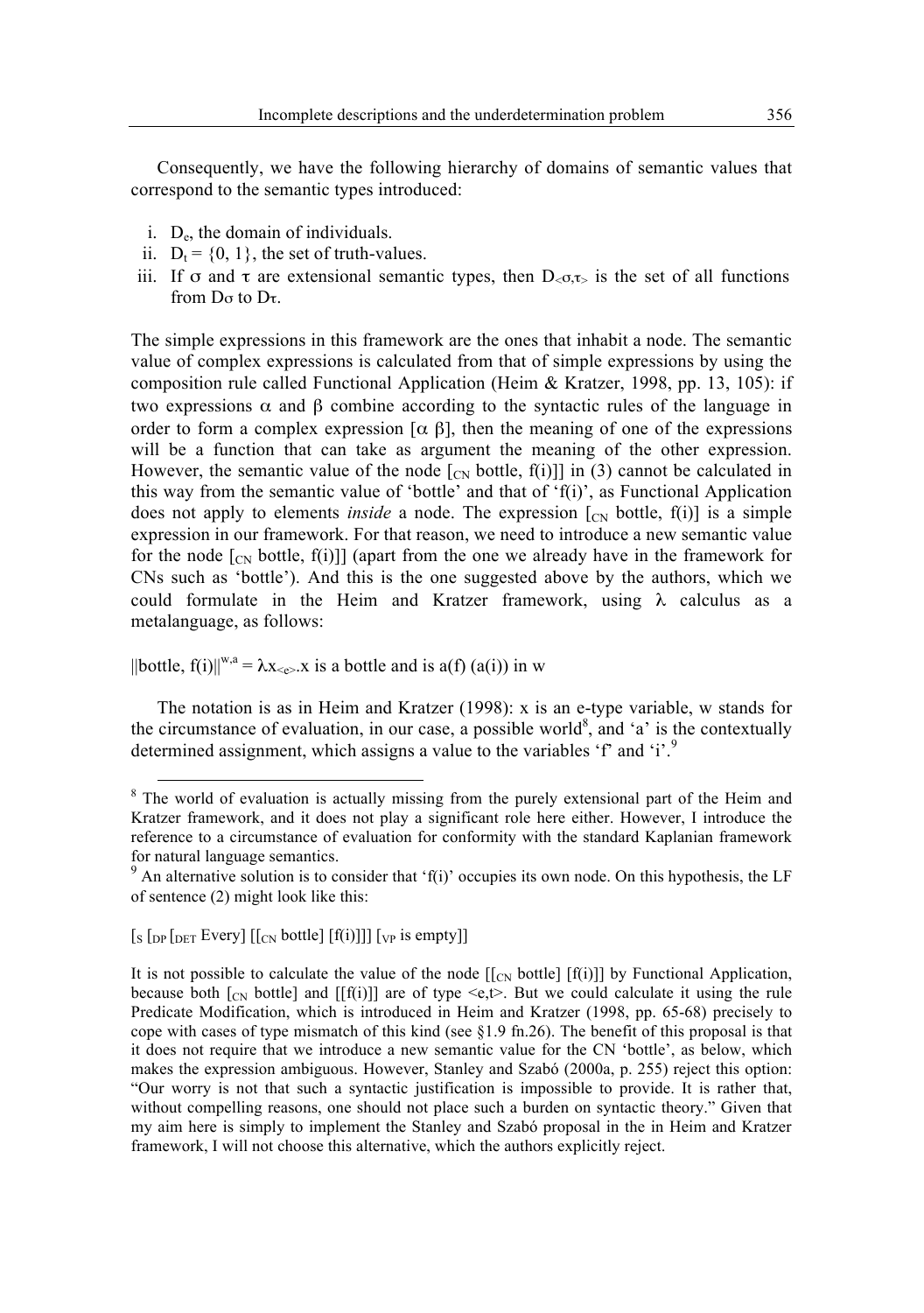## **3. The syntactic variable approach to incomplete DDs**

Going back to DDs, let us look at how the Stanley and Szabó proposal applies to incomplete DDs. Consider again sentence  $(1)$ . On the present approach, the LF of  $(1)$  is  $(4)$ :

(4)  $[s]$  [DP [DET The] [CN door, f(i)]] [VP [V is][A locked]]]

For the utterance of (1) we obtain the following semantic values for the node in which the variables occur, assuming that the contextually determined values for  $f(i)$  is the property of *belonging to this room* (the salient room in the scenario). I slightly depart from Heim and Kratzer's notation in what concerns the specification of semantic values of type  $\lt t$  by adding "1 iff", so that the result has the standard form in which truthconditions are usually given.

 $\left\| \left[ \begin{array}{cc} \text{C_N} & \text{door}, \\ \text{f(i)} \end{array} \right] \right\|^{w,a} =$ =  $\lambda$ x<sub><e></sub>.1 iff x is a door and is a(f)(a(i)) in w =  $= \lambda x_{\leq e}$ . 1 iff x is a door and belongs to this room in w.

On the Russellian theory of DDs these are quantifier expressions, and so the present approach to QDR covers incomplete DDs as well. According to the Russellian theory, the semantic value of the definite article has type  $\langle\langle e, t\rangle, \langle\langle e, t\rangle, t\rangle$ : it takes as argument a function of type  $\leq e, t$  (which characterizes a set of individuals), and it returns a function of type  $\langle e, t \rangle, t \rangle$ , which is a function from a set of individuals to a truth-value. The semantic value of 'the' can be represented as follows (the convention being that 1 and 0 stand for *true*, and respectively, *false*; 'f' and 'g' are variables of type  $\leq e, t$ , so they return a truth-value for each element of type  $\leq e$ ):

 $||\text{the}||^{a,w} = \lambda f_{\leqslant e, t>}$ . [ $\lambda g_{\leqslant e, t>}$ . 1 iff there is a unique  $x \in D_e$  such that  $f(x)=1$ , and  $g(x)=1$ ]

So, we get:

 $\left\| \left[ \int_{\text{DPI}} \int_{\text{DET}} \text{The} \right] \left[ \int_{\text{CN}} \text{door}, f(i) \right] \right\| \right\|^{w,a} =$  $=$   $||\text{the}||^{a,w}$ ( $||[C_N \text{ door}, f(i)]||^{w,a}$ ) =

=  $[\lambda f_{\leqslant e, \rhd}$ . [ $\lambda g_{\leqslant e, \rhd}$ . 1 iff there is a unique  $x_{\leqslant e}$  such that  $f(x)=1$ , and  $g(x)=1$ ] $(\lambda x_{\leqslant e}$ . 1 iff x is a door and belongs to this room in  $w$ ) =

=  $\lambda$ g<sub><e,t></sub>.1 iff there is a unique x<sub><e></sub> such that x is a door and belongs to this room in w, and  $g(x)=1$ 

And so,

 $||[s ...]||^{w,a} =$  $= ||[_{DP} [_{DET} The] [_{CN} door, f (i)]]||^{w,a} (||[_{VP} [_{V} is] [_{A} locked]]||^{w,a}) =$ 

=  $[\lambda g_{\leq \varepsilon, \varepsilon}]$  iff there is a unique  $x_{\leq \varepsilon}$  such that x is a door and belongs to this room in w, and  $g(x)=1$ ]( $\lambda x_{\leq e}$ ). 1 iff x is locked in w) =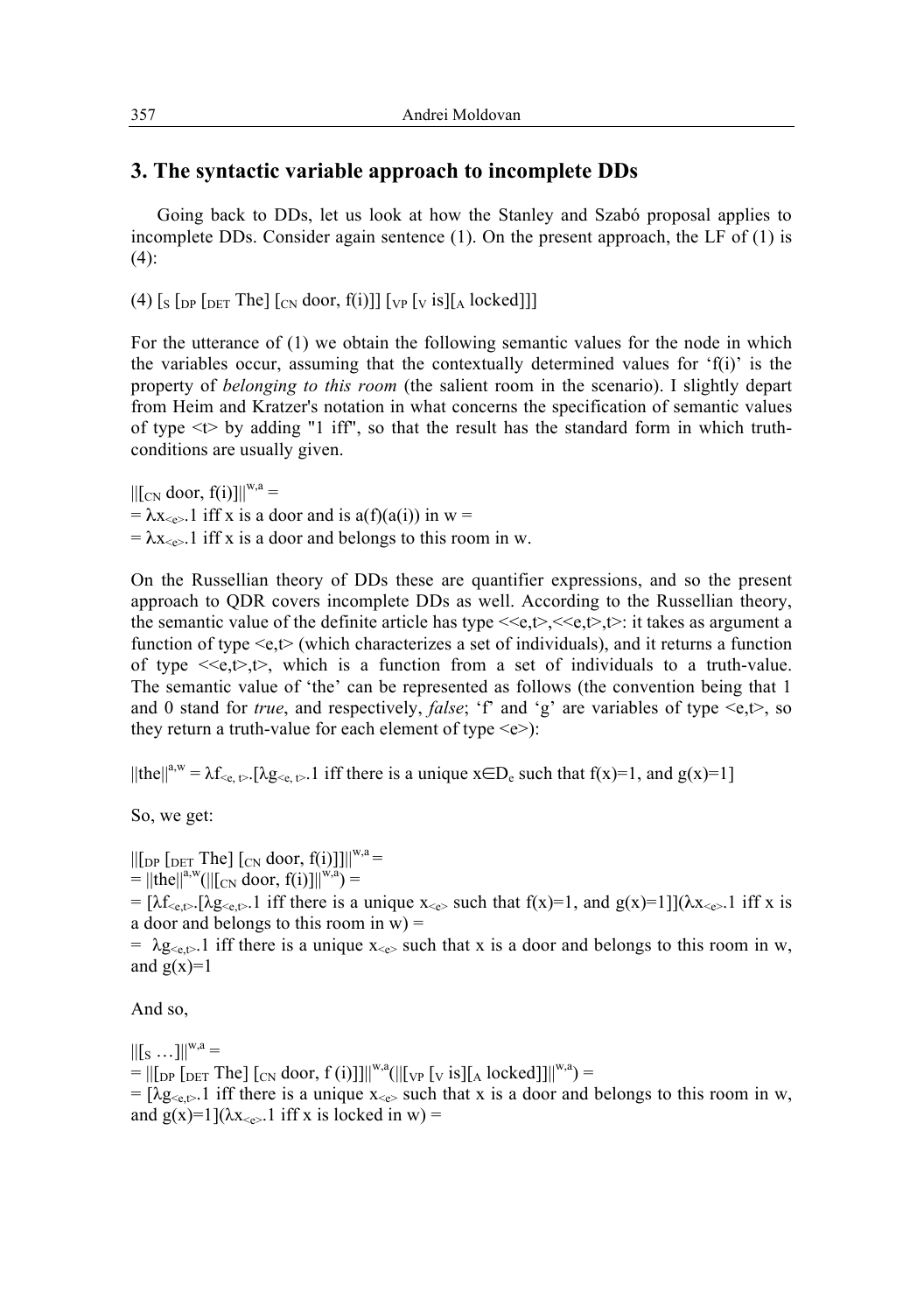$= 1$  iff there is a unique  $x \rightarrow$  such that x is a door and belongs to this room in w, and x is locked in w.

In the given scenario there is a unique door belonging to the salient room, and so the utterance of (1) is predicted to be true. This means that the Russellian theory combined with the Stanley and Szabó approach to QDR solves the incompleteness problem, as it predicts the intuitively correct truth-value for the utterance of (1).

### **4. Extending the approach to the Fregean theory of DDs**

Although the incompleteness problem is usually discussed in the literature in relation to the Russellian theory, it is a problem for other theories of DDs as well. Consider, for instance, the Fregean theory. Following Heim and Kratzer (1997, p. 80), I take the semantic value of the definite article on the Fregean theory to be a *partial function* of type  $\langle \langle e, t \rangle, e \rangle$  that is not defined on all elements of type  $\langle e, t \rangle$ , but only for a subset of them. That is, it only returns a value for those arguments that fulfil a certain condition, in particular, that there is a unique individual that fulfils the description. So, we have:

 $||\text{the}||^{a,w} = \lambda f \in D_{\leq c}$  and there is exactly one  $x_{\leq c}$  such that  $f(x)=1$ .  $\lambda x$ :  $f(x)=1$ 

Here, 'ux:  $f(x)=1$ ' is to be read as denoting a semantic value of type  $\langle e \rangle$ , in particular, the individual x that uniquely fulfils the condition  $f(x)=1$ .

Incomplete uses of DDs pose a problem for this theory as well. The semantic value of a DD is a partial function that is not defined for worlds relative to which there is no unique individual that satisfies the description. Sentence (1) has a truth-value only in case there is a *unique door in the world of evaluation*. Given that there are many doors in the actual world, both theories predict that sentence (1) is *truth-valueless*, which is intuitively incorrect. By hypothesis the relevant door is locked, and so the sentence is intuitively judged as *true*. In conclusion, although the Russellian theory and the Fregean theory make different predictions about to the truth-value of the utterance of (1), they both make incorrect predictions. This means that both theories have an incompleteness problem.

On the Fregean theory DDs are *not* quantifier expressions. Their semantic type is  $\langle e \rangle$ , and not  $\langle \langle e, t \rangle, t \rangle$ , as that of quantifier phrases. However, it is possible to extend the Stanley and Szabó theory in order to combine it with the Fregean theory as well. On this particular approach (in contrast to some alternatives, see fn. 4 and 9) the variable cohabits a node with the noun. As a result, the variable will be present and make a contribution to truth-conditions independently of whether the determiner 'the' is treated as quantificational or as a singular term.

As Stanley (2002, p. 373) points out (see fn. 6 above), this is a theory of *nominal* restriction (or, better, nominal completion), and not, strictly speaking, of *quantifier domain* restriction. So, this approach to the incompleteness problem of DDs is available when these are analysed as the Fregean proposes, although they are not quantifiers on this approach. We get the following semantic value for the DD: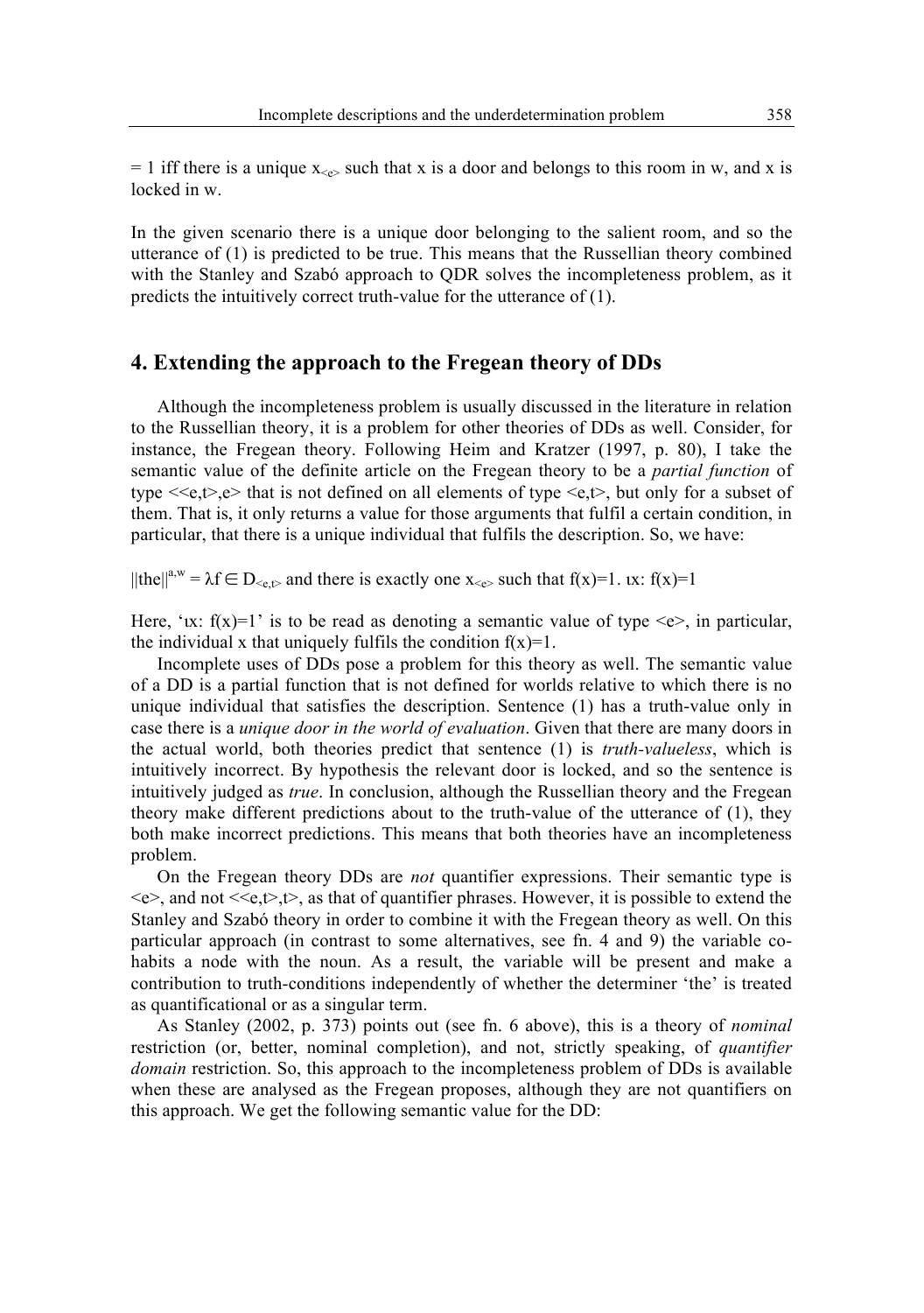$\left\| \left[ \int_{\text{D}} \rho \left[ \int_{\text{D}} \text{d} \rho \right] \right]_{\text{C}} \right\|_{\text{C}} \right\|_{\text{C}} \text{d} \rho \text{d} \rho$ , f(i)]] $\left\| \int_{\text{W}} u \right\|_{\text{C}} =$ 

 $=$   $||\text{the}||^{a,w}(||[\text{C}_{N} \text{ door}, f(i)]||^{w,a}) =$ 

=  $[\lambda f_{\leq e}$  and there is exactly one  $x_{\leq e}$  such that  $f(x)=1$ .  $(x; f(x) = 1](\lambda x_{\leq e}$ . 1 iff x is a door and belongs to this room in  $w$ ) =

 $=$  there is a unique door that belongs to this room in w.  $\alpha$ : x is the unique door that belongs to this room in w.

Again, the utterance of (1) is predicted to be true in the context of utterance, which is intuitively correct. So, combining the Fregean theory with the syntactic variable approach to QDR we solve the incompleteness problem for this theory.

In conclusion, the syntactic variable approach to QDR does account for incomplete DDs on both theories considered. It correctly predicts the intuitive truth-conditions by completing the description with contextually determined properties.

In the next section I discuss the so-called "underdetermination problem" for referential uses of incomplete DDs. I implement the solution suggested in Neale (2004) in the Stanley and Szabó syntactic variable approach to QDR, and I show that this solution is available to both the Russellian and the Fregean theorist of DDs.

### **5. The underdetermination problem**

Consider again sentence (2) ('Every bottle is empty.'). What is the contextually determined property that restricts the domain of quantification? We have assumed so far that it is the property of *being at that party* (the relevant party in the context of utterance). But there are other equally plausible alternatives: if the party takes place in a particular room, an equally relevant property is that of *being in that room*. The context does not constrain us to choose one of these restrictions over the other. So we get two equally plausible restrictions of the quantifier in (2). On the former one, the utterance of (2) is true relative to w iff every bottle *at that party* in w is empty; on the latter one, the same utterance is true relative to w iff every bottle *in that room* in w is empty. These truth-conditions are different: there are possible worlds relative to which the truth-value of the utterance of (2) is different on one option from the other. Consider a world w' in which the party takes place in two rooms of the house, instead of just one room; in one room all bottles are empty, but in the other there is one full bottle left. Relative to w' the utterance of (2) is predicted to be *false* on the first option (with the at-that-party completion), but *true* on the second (with the in-that-room completion).

The underdetermination problem is the problem of finding a strategy to determine in a systematic way the property that restricts the domain of quantification. Stanley and Szabó (2000a, pp. 237-238) argue this is a problem for "the syntactic ellipsis theory" of QDR, which is how they interpret Neale's (1990) "explicit" approach to QDR (an approach which bears important similarities to Recanati's approach mentioned in fn. 3). But it is equally a problem for the Stanely and Szabó approach to QDR and to incomplete DDs, a fact which they do not acknowledge. In discussing sentence (1) ('The door is locked.'), we assumed that the relevant completion in the context of utterance leads to the following truth-conditions: the utterance of (1) is true iff the door that *belongs to this room* is locked. But there are equally salient completions, such as: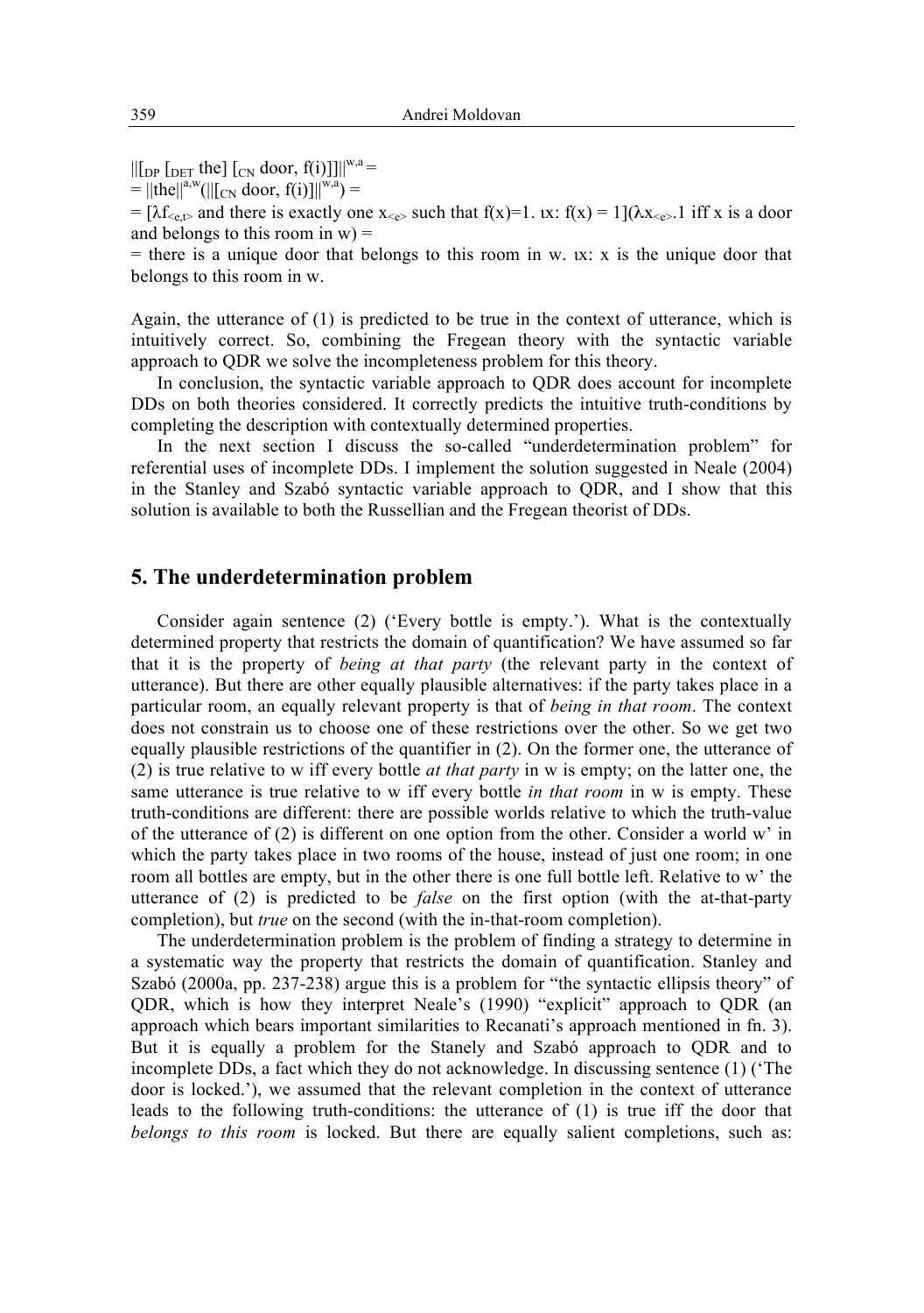*belonging to classroom A2* (assuming this is the name of the classroom), or *in front of me*, or *that I am looking at right now*, or *that is closest to me* etc. Each of them is equally relevant and salient. But, depending on which completion we choose, the utterance of (1) has different truth-conditions, as there are possible worlds in which I (the speaker) am in front of room A1 at the time of the utterance, not A2, or in which the door is not in front of me at the time of the utterance, but on my left etc. With respect to those worlds the different options for completion determine different truth-values for the utterance of (1).

It is true that the Stanely and Szabó approach to QDR and to incomplete DDs *restricts* the range of possible completions to those that have a certain structure, the one that corresponds to the complex variable 'f(i)'. Consider again sentence (1): 'The door is closed.'. The complete DDs cannot be, for instance, the *black* door, the *main* door, the *usual* door, because such completions could not result from assigning values to 'f' and 'i'. The completion must have the structure of a relation of type  $\langle e, \langle e, \rangle$  combined with a type <e> semantic value. However, there are *various* salient completions that have this structure, and which result from assigning contextual values to the variables. A possible completion is the door *belonging to A2* (assuming this is the name of the classroom), where 'f' contributes the property *belonging to*, and A2 is the value of 'i'. But an equally salient completion is the door *that is closest to me*. Again, there is no reason to suppose that the context picks out a particular completion among the various options available. Therefore, contrary to what Stanely and Szabó suggest, the underdetermination problem is not only a problem for other accounts, but for theirs as well.

A number of authors, including Wettstein (1981), Reimer (1992), Schiffer (1995) and others, have argued that the Russellian theory fails because there is no possible way to find a determinate completion of the description.<sup>10</sup> The authors mentioned argue that the Russellian theory cannot deal successfully with the underdetermination problem, especially for an important class of uses of DDs, i.e. the *referential uses*, as Donnellan (1966) famously characterized them. When a speaker uses a DD referentially she has a particular individual in mind to which she intends to refer with the DD. When the use is attributive, she refers to "whoever" or "whatever" fulfils the description.<sup>11</sup> In the case of referential uses intuitively there is *no* indeterminacy of the content literally expressed. The content *is* determinate, i.e., the individual the speaker refers to, but the Russellian theory fails to predict this. So, the Russellian theory fails.

As Wettstein points out, no matter how plausible a hypothesis about the unpronounced descriptive material that completes the DD may be, there is always the possibility that the speaker rejects that that is what she meant. Consider a speaker's referential use of 'the table':

<sup>&</sup>lt;sup>10</sup> The authors mentioned discuss Neale's (1990) "explicit" approach to the incompleteness problem for the Russellian theory. However, their argument is equally forceful against the approach to incompleteness taken here, based on Stanley and Szabó's proposal. See Stojanovic (2002) for a defence of Neale's strategy against the objection that it cannot solve the underdetermination problem.

 $11$  However, as Corazza (2006, p. 2, n.1) points out, this is not an infallible test of attributive uses. Sometimes the clause "whoever she/he/it is" can be attached both to the referential use of descriptions and to referential uses of indexicals. E.g.: "The woman over there, whoever she is, is attractive" and "That woman over there, whoever she is, is attractive".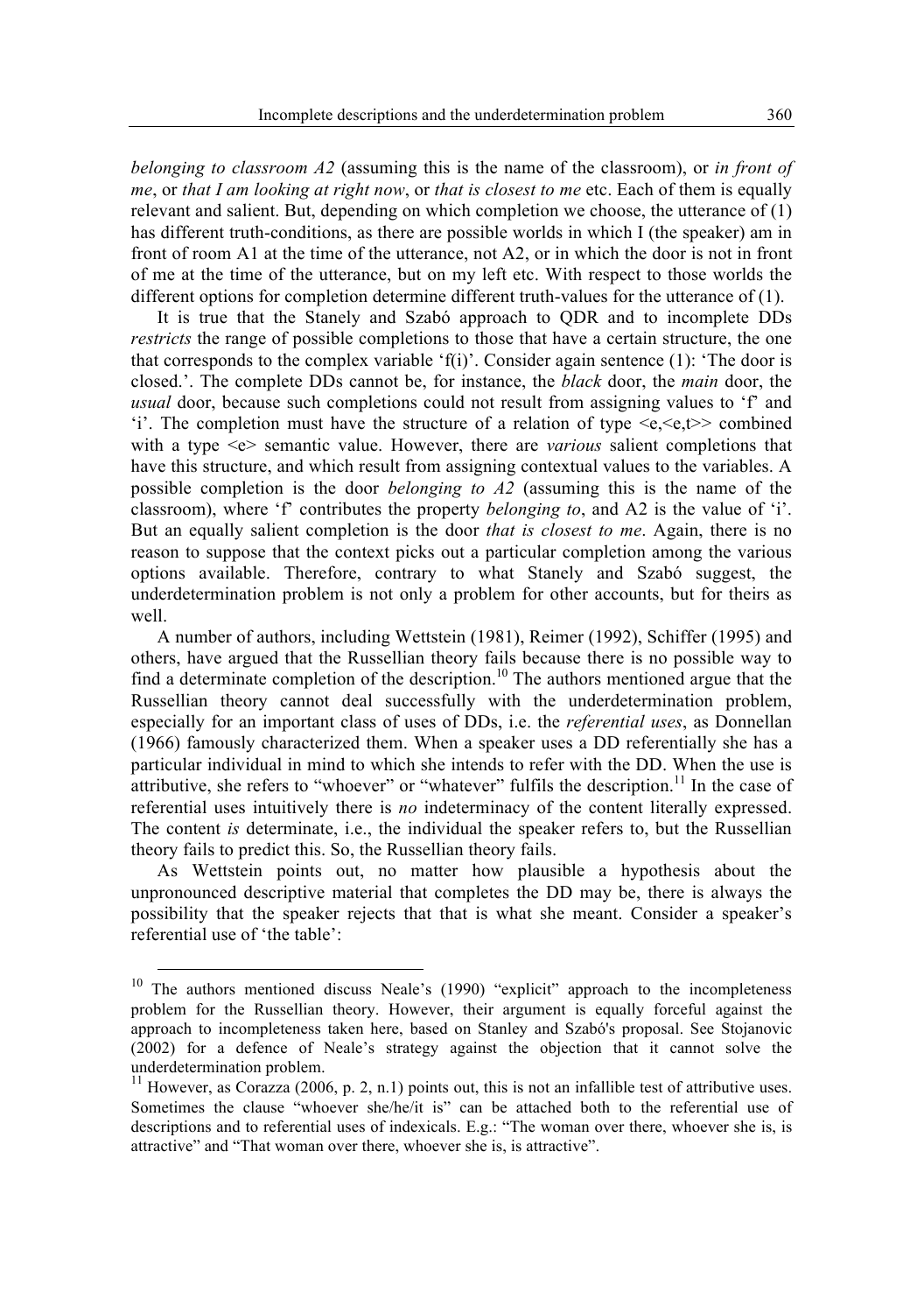'Although I meant to refer to that table' our speaker might well reply, 'I don't think I meant to refer to it as the table in room 209 of Camden Hall at  $t<sub>l</sub>$  as opposed to, say, as the table at which the author of *The Persistence of Objects* is sitting at t<sub>l</sub>. (1981, p. 247)

It does not help at this point to postulate that the completion be the one that *the speaker has in mind* when uttering the sentence. As Wettstein notes,

Surely it is implausible in the extreme to suppose that in fact one of these descriptions captures what the speaker intended but that we cannot, even with the help of the speaker himself, come to know which description that is. (1981, p. 247)

The problem goes even deeper. Arguably, if the audience does not grasp the proposition the speaker intends to convey, communication is not successful.<sup>12</sup> When the speaker uses an incomplete description and has a particular completion in mind, it is necessary that the audience grasp that completion in order for communication to be successful. But it is not at all clear how the audience could grasp that particular completion. There is, so to say, an underdetermination problem at both ends of a communication process.

The underdetermination problem is only a problem for *incomplete* DDs, and not for complete ones. But the argument against the Russellian turns out to be especially important given that most incomplete DDs are used referentially. While it is possible to find attributive uses of incomplete DDs, such as 'the cat', 'the man' etc., most such expressions are used referentially.<sup>13</sup> And so the theories mentioned make incorrect predictions for an important class of uses, covering most uses of incomplete DDs.

Wettstein (1981), Reimer (1998), Peacocke (1975) and others suggest a different approach to referential uses: "the idea is that 'the' is ambiguous, having both a quantificational meaning that yields attributive definites and a referential meaning that yields referential definites." (Devitt 2007, p. 10) The attributive meaning of 'the' is the Russellian one. The semantic value of the DD when used referentially is an individual, i.e., the one that satisfies the descriptive condition. The fact that the DD is incomplete is not a problem, as the causal-perceptual connection that the speaker establishes with the object plays a role in identifying the referent. This view of referentially used DD parallels the view of complex demonstratives such as 'that bear', which are also referential expressions and usually descriptively incomplete. This proposal, according to which an utterance of a sentence containing a referentially used DD literally expresses a singular (or object-dependent) proposition, is known as *Referentialism*.

Although both Referentailism and the Fregean theory take DDs to be expressions of type <e>, they differ on at least two accounts: first of all, Referentialism takes the determiner 'the' to be *ambiguous*, having both a referential and an attributive meaning.

 $12$  Buchanan and Ostertag (2005, p. 889) argue that the solution to the underdetermination problem is to reject the assumption that "successful linguistic communication requires the hearer to identify a proposition uniquely intended by the speaker."

 $13<sup>-13</sup>$  It is possible to find incomplete DD used attributively. For instance, I can use 'the mayor' as short for the mayor *of this town* (e.g. in saying 'The mayor is not doing a great job', upon seeing the bad state of the public infrastructure in the town that I am visiting). If I do not know or have him or her in mind in the relevant sense that would allow me to use the description referentially, then the use can only be attributive. For a discussion of this point see Salmon (2004).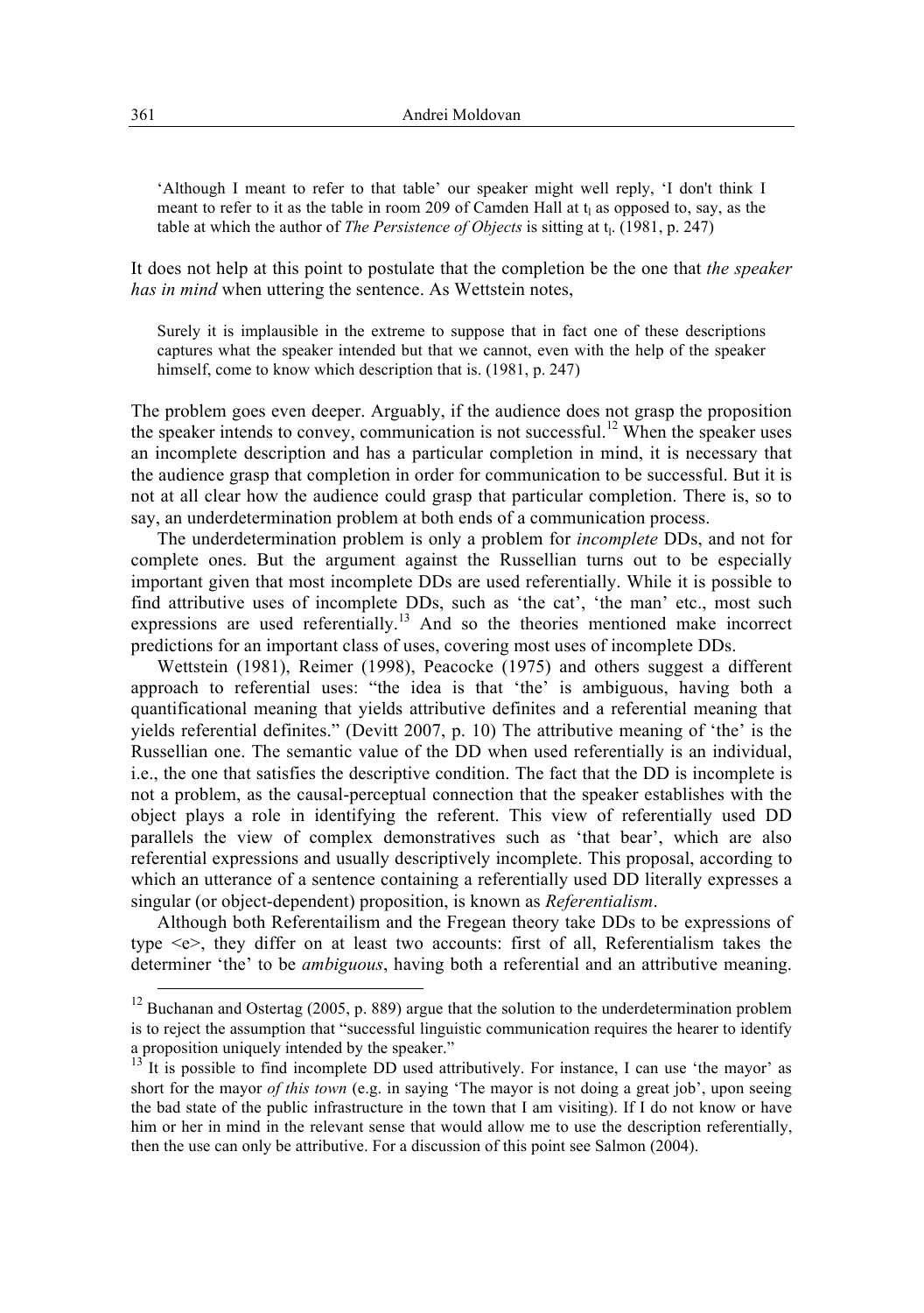Second, on the Fregean theory DD are *not* rigid designators (they might designate different objects relative to different possible worlds), while on the Referentailist proposal referentially used DDs are rigid designators (the referent is always the object the speaker intends to refer to).

Referentialists about DDs usually criticize the Russellian theory, and not the Fregean one. For instance, Devitt writes about referential uses: "There is no hope of solving the problem [of incomplete descriptions] for the referential ones without abandoning Russell and adopting [Referentialism]." (2004, p. 303) However the argument from underdetermination briefly mentioned above applies to the Fregean theory as well. The underdetermination problem affects not only the Russellian theory, but the Fregean theory as well.

## **6. Neale's solution to the underdetermination problem for referential uses**

To sum up, we have seen that Wettstein, Reimer, and others argue that the Russellian theory fails to solve the underdetermination problem for the case of incomplete DDs. The Stanley and Szabó approach by itself does not help overcome this problem, as we have seen. This problem is especially important with referential uses because in that case there is *no perceived indeterminacy* of the content literally expressed. Intuitively the contribution of the DD to semantic content is the object referred to.<sup>14</sup> However, the Russellian theory predicts that the content is indeterminate. So, the Russellian theory fails. As already pointed out, this argument could be easily extended to the Fregean proposal as well.

However, there is a straightforward solution to the underdetermination problem. It has been proposed in Neale (2004, pp. 171-173). Neale offers a *semantic* account of the referential use of DDs without having to abandon the Russellian theory. The idea of the proposal is that, when an incomplete DD is used referentially, the completion of the description is achieved with the help of a variable that takes as value precisely the individual the speaker is referring to with the description. Neale uses an example introduced in Schiffer (1995, p. 114): the speaker and the hearer are waiting in the audience for the philosopher Ferdinand Pergola to give a talk. When he shows up, the speaker utters in surprise:

(5) I'll be damned! The guy's drunk!

Schiffer (1995) comments on this case:

Imagining myself as your audience, I do not see how I could have identified any one definite description, however complex, as *the one* that figured in the proposition you asserted. And yet, it would seem that I understood your utterance perfectly well. (1995, p. 115)

<sup>&</sup>lt;sup>14</sup> In the case of attributive uses, it might be argued that the content *is* in fact indeterminate. So, these uses do not pose a special problem to the Russellian theory, and to the other theories that predict indeterminacy.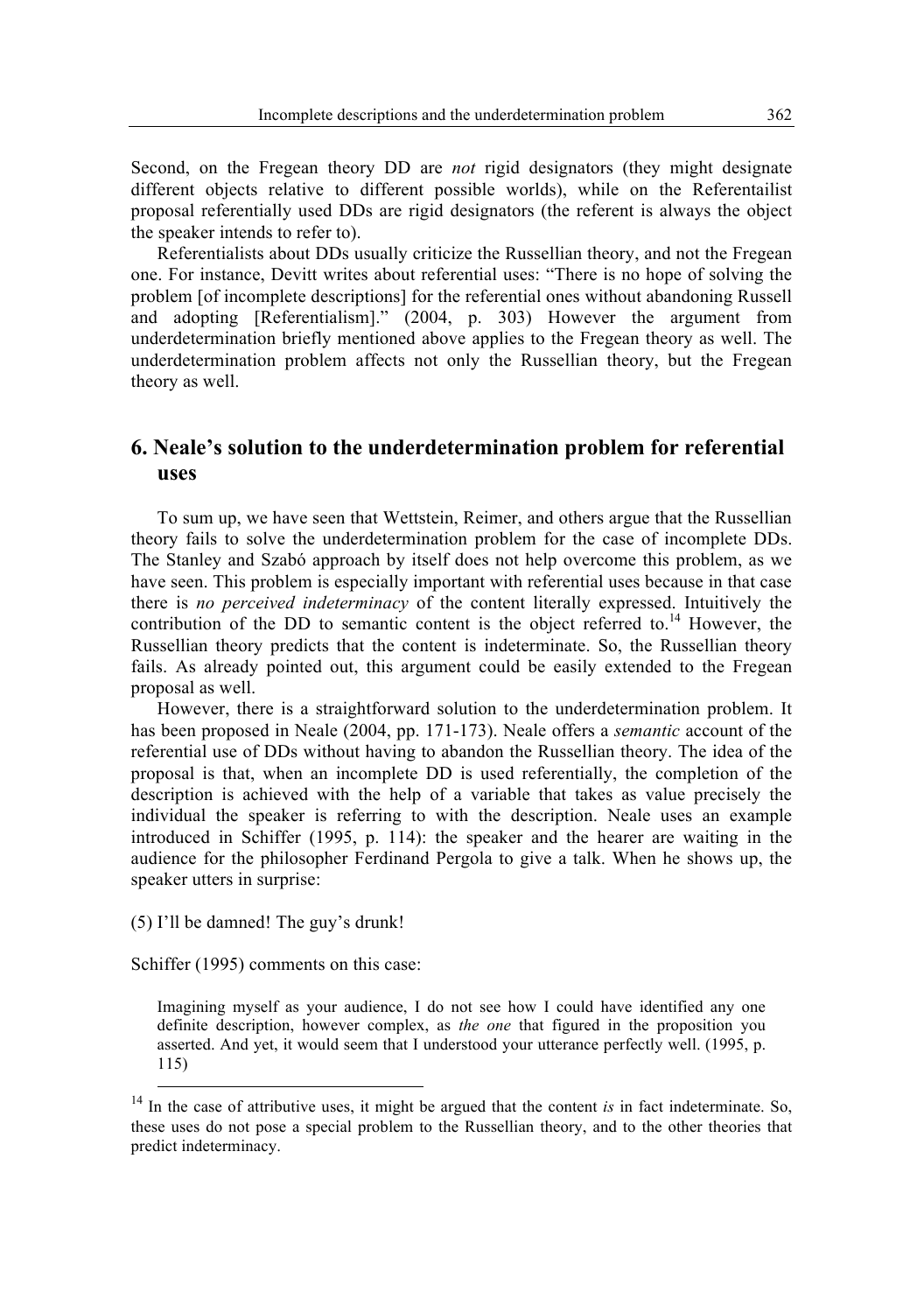Neale replies: "I suggest *simple* rather than *complex*" (2004, p. 171). According to Neale (2004, p. 171), the utterance of the second sentence in (5) is true iff *there is a unique x such that guy*  $(x) \wedge x = a$ *, and x is drunk* (where *a* is an <e> type variable the value of which is assigned by a contextually determined assignment).<sup>15</sup> This is what Neale calls "the Gödelian completion" of the DD. Indeed, this demonstrative completion of the description is the most natural candidate for completing the description in the case of referential uses. The completion of the DD 'the guy' is not the guy *I am looking at*, or the guy *on that stage* or any other completion equally implausible, but rather the guy *which is identical to that* [where 'that' stands for the guy that the speaker intends to refer to]. The Russellian theory, Neale concludes, faces no underdetermination problem for referential uses, as the essential characteristic of referential uses (i.e. that the speaker intends to refer a particular individual, the one she has in mind) provides the most plausible completion of referentially used incomplete DDs. Indeed, this proposal shows how the Russellian can avoid the underdetermination problem in the case of referentially used incomplete DDs. Moreover, it should also be an attractive solution for the Referentialist (at least to a certain extent), in as much as it gives referential uses a semantic treatment.<sup>16</sup>

Neale (2004) discusses his proposal in the context of his "external" approach to QDR and to incomplete DDs, and Neale (2000) explicitly rejects the Stanley and Szabó approach. However, we could equally well discuss it in conjunction with Stanley and Szabó's (2000a) theory of nominal completion introduced above, implemented here in the Heim and Kratzer semantic framework. That is indeed a departure from Neale's original proposal. Nevertheless, the implementation of Neale's proposal I present in what follows is inspired in his suggestion concerning the correct truth-conditions of utterances of sentences containing referentially used DDs.

According to Stanley and Szabó, the LF of the second sentence in (5) is:

 $\left[\frac{1}{\text{S}}\left[\frac{1}{\text{D}}\right]\left[\frac{1}{\text{D}}\right]\left[\frac{1}{\text{C}}\right]\left[\frac{1}{\text{C}}\right]\left[\frac{1}{\text{C}}\right]\left[\frac{1}{\text{C}}\right]\left[\frac{1}{\text{C}}\right]\left[\frac{1}{\text{C}}\right]\left[\frac{1}{\text{C}}\right]\left[\frac{1}{\text{C}}\right]\left[\frac{1}{\text{C}}\right]$ 

According to Neale, we should think of the completion of the incomplete DD 'the guy' used referentially as not realized descriptively, but *demonstratively*. In particular, we could take the value of 'i' to be precisely the individual the speaker intends to refer to, and the value of 'f' to be the identity relation. Let us calculate the semantic value of the utterance of the sentence. Under the contextually determined assignment a, we get:

 $a(f) =$ identical to  $a(i) = o$ , the individual that  $c_A$  intends to refer to

So, we get:

 $||[C_N guv, f(i)]||^{w,a} =$ 

<sup>&</sup>lt;sup>15</sup> Neale's (2004, p. 171) exact formulation of the truth-conditions of (5) in a semi-formal language in which a Russellian generalized quantifier '*the*' is introduced is the following: [*the* x: guy (x) ∧ x  $= a$ ] x is drunk.<br><sup>16</sup> However, see Devitt's (2007, pp. 28-31) discussion of Neale's proposal.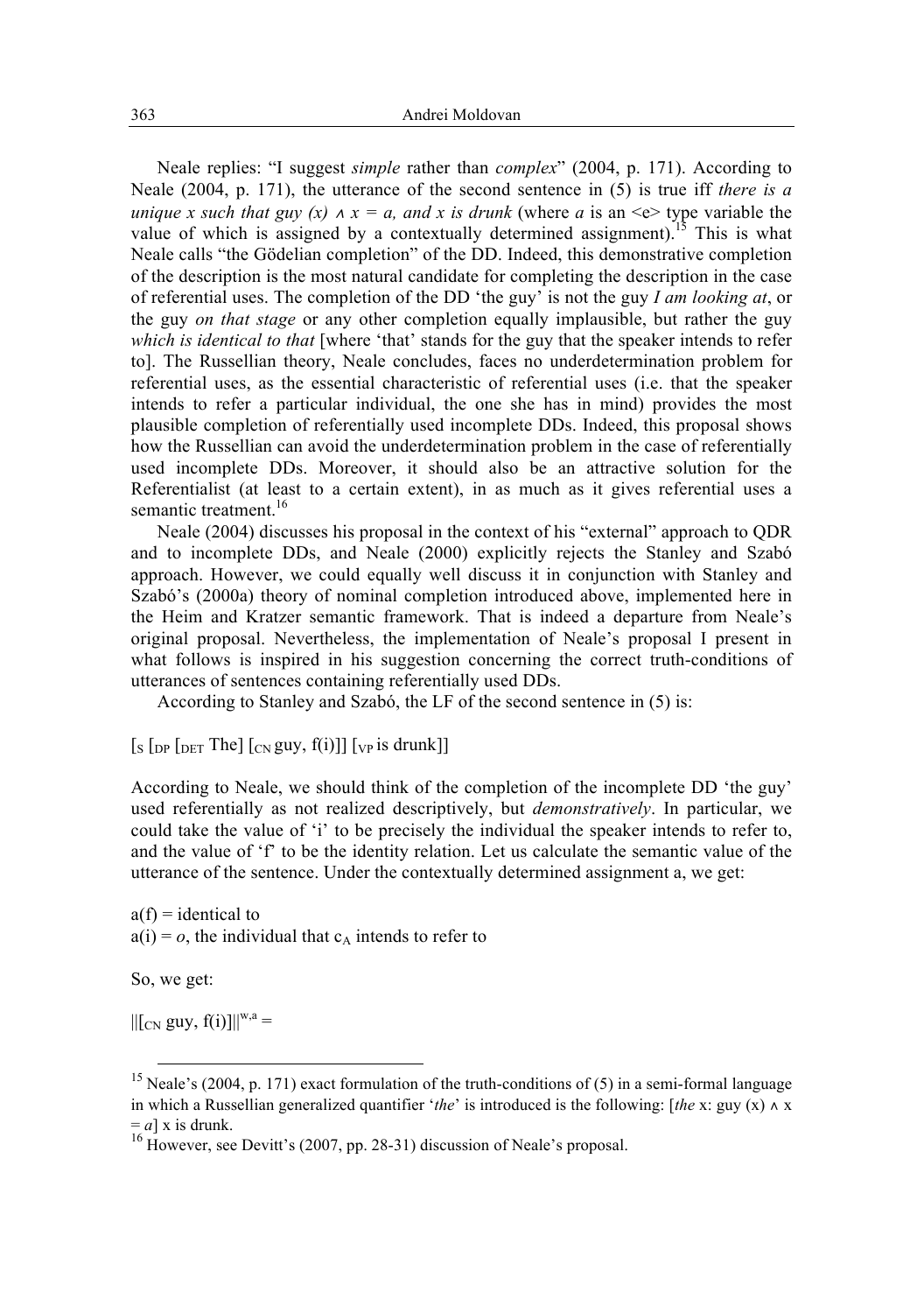$= \lambda x_{\leq \epsilon}$ . 1 iff x is a guy and is a(f) (a(i)) in w =  $= \lambda x_{\leq e}$ . 1 iff x is a guy and  $x = 0$ 

Therefore:

 $\|$ [DP [DET The] [CN guy, f(i)]] $\|$ <sup>w,a</sup> =  $=$   $||\text{the}||^{w,a}(||[C_N, guy, f(i)]]|^{w,a}) =$ =  $[\lambda f_{\leq \varepsilon}, \lambda g_{\leq \varepsilon}, 1]$  iff there is a unique  $x_{\leq \varepsilon}$  such that  $f(x)=1$ , and  $g(x)=1$ ]] ( $\lambda x_{\leq \varepsilon}$ ). iff x is a guy and  $x = o$  in w) = =  $\lambda$ g<sub><e,t></sub>.1 iff there is a unique x<sub><e></sub> such that *o* is a guy in w, and g(x)=1

We get the following truth-conditions for the utterance of (5):

 $||[s \dots]||^{w,a} =$  $= 1$  iff there is a unique  $x_{\leq e}$  such that *o* is a guy, and *o* is drunk in w.

A difference between Referentialism and the present proposal is that in cases of a misdescription (i.e. when the intended referent of 'the F' is not an F) Referentialism predicts that the utterance of (5) is *truth-valueless* if the intended individual does not fulfil the description (is not a guy, but say, a robot that looks like a person from a distance). However, on the truth-conditions calculated here, the utterance of (5) is *false* relative to w if the speaker referent is not a guy in w.

We have only considered so far how the Russellian theory could accommodate Neale's suggestion. The same suggestion concerning nominal completion could be used in conjunction with the Fregean theory. On the Fregean theory, the utterance of 'The guy's drunk!' under consideration has the following truth-conditions (I skip the details of the calculation):

 $||[s \dots]||^{w,a} =$ = there is exactly one  $x_{\leq e}$  such that x is a guy and  $x = o$  in w.1 iff *o* is drunk in w.

On the Fregean theory the utterance of the sentence turns out *truth-valueless* when the speaker referent does not fulfil the description (i.e. is not a guy). In this respect it coincides in predictions with Referentialism, as it predicts the existence of truthvalueless utterances of sentences containing DDs used referentially. And, in this respect it differs from the Russellian theory, which predicts that the utterance is false, not truthvalueless.

I conclude by emphasizing the importance of Neale's suggestion (whether implemented in the Stanley and Szabó account of QDR or not). The advantages of this solution are multiple: on the one hand, it shows that referential uses could be treated as semantically relevant (as the Referentialist argues), without having to abandon a unitary account of the semantics of DDs, and without having to postulate that the definite article is ambiguous.<sup>17</sup> On the other hand, it shows that the Russellian theory is not affected by

 $17$  The ambiguity claim has been questioned by many authors, including Kripke (1977, p. 268), Bach (2004, pp. 226-227) and Sennet (2002).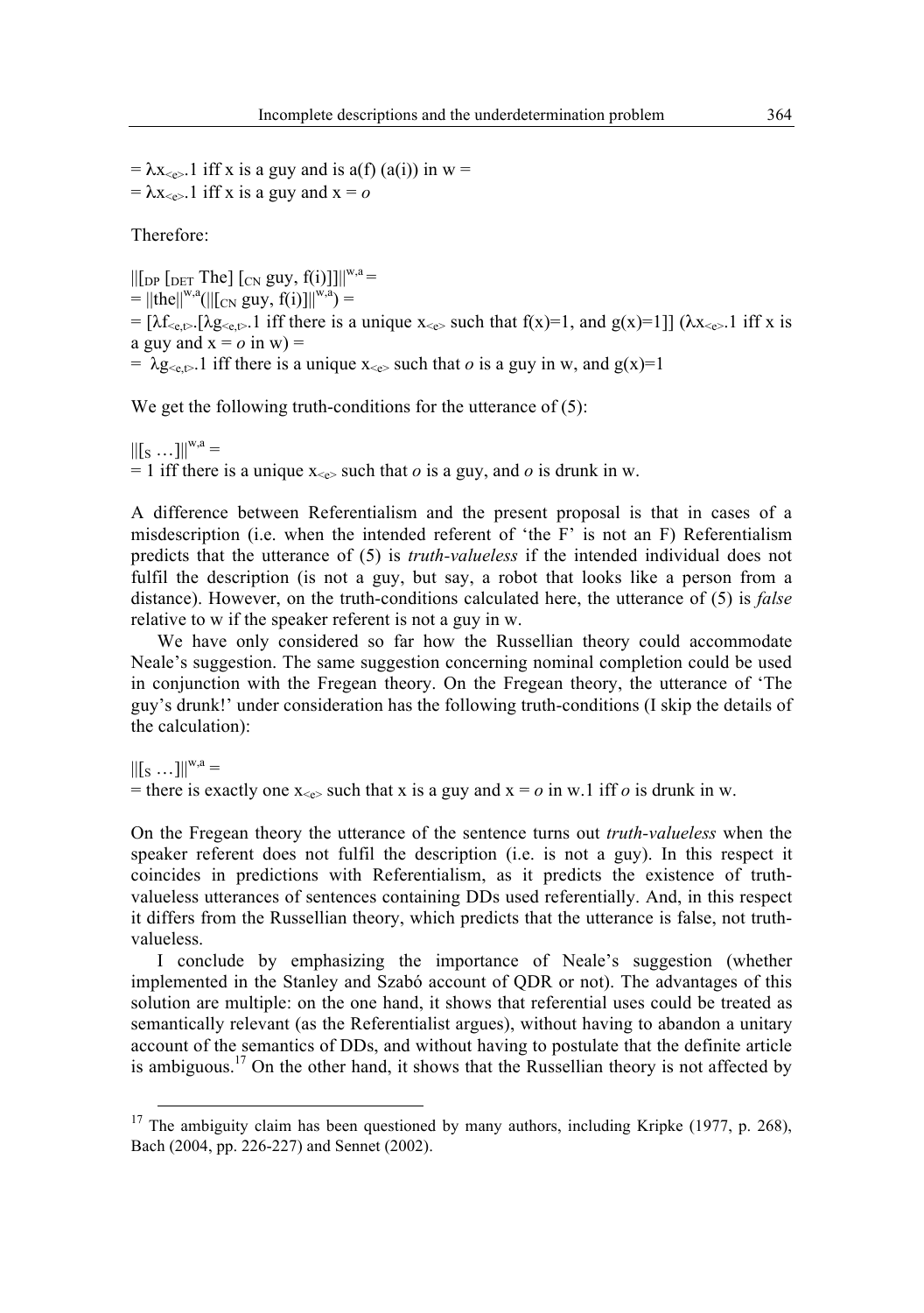the underdetermination problem, contrary to what Wettstein and others argue. I have shown how this proposal could be implemented in a standard framework for truthconditional semantics such as the one proposed in Heim and Kratzer (1998), and how it fits well with the popular account of nominal completion proposed in Stanley and Szabó (2000a).

Concerning alternative theories of DDs, I have shown in section 4 that the Stanley and Szabó account of nominal completion could be extended to apply to the Fregean theory as well. Subsequently, I have argued that Neale's proposal concerning the completion of incomplete DDs used referentially could be extended to defend the Fregean theory from the objection that it faces an underdetermination problem for these uses.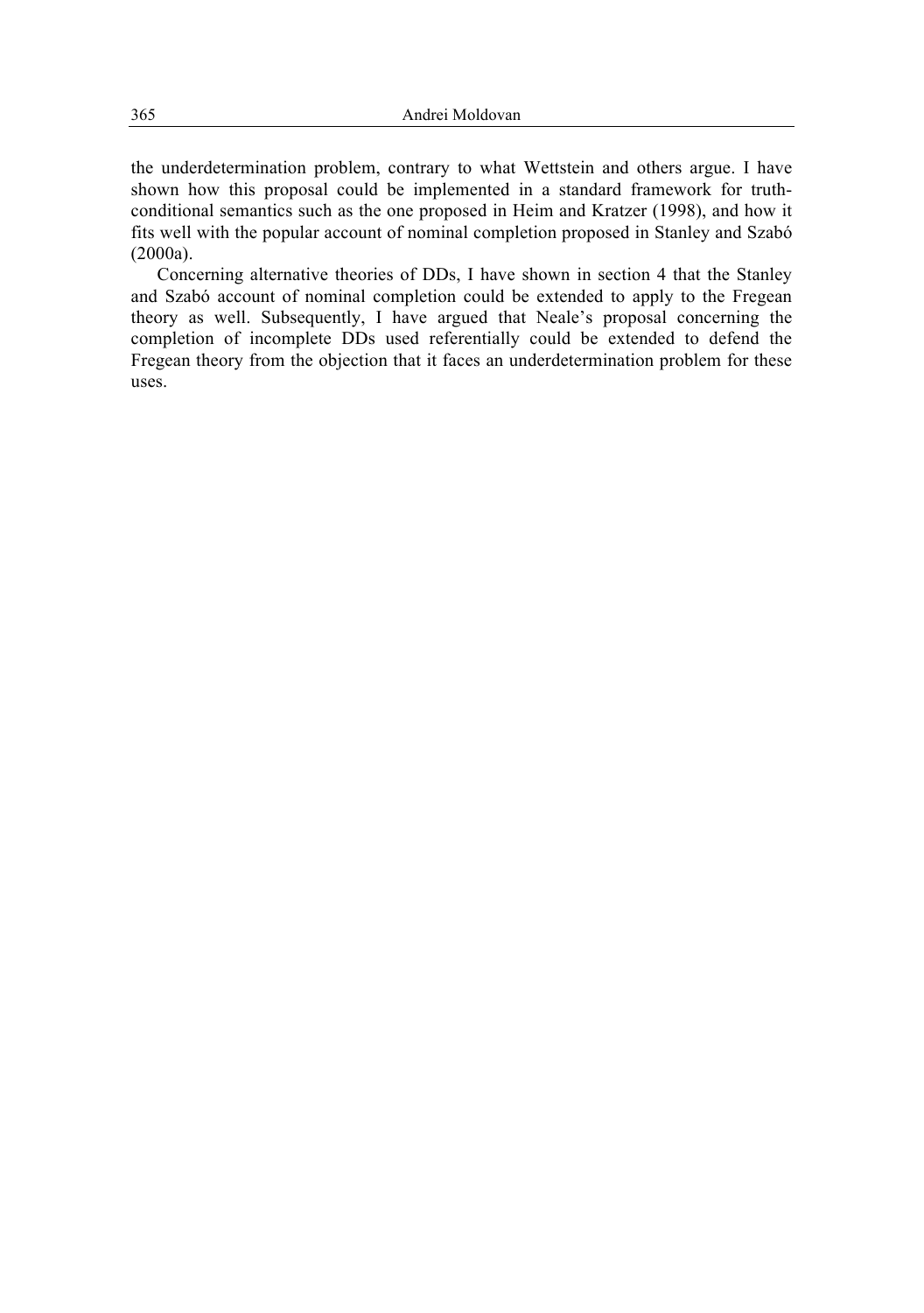## **References**

Bach, K. (1994). Conversational Impliciture. *Mind and Language*, *9*(2), 124-162.

- Bach, K. (2000). Quantification, qualification and context: a reply to Stanley and Szabó. *Mind and Language*, *15*(2&3), 262–283.
- Bach, K. (2004). Descriptions: Points of Reference. in M. Reimer & A. Bezuidenhout (Eds.), *Descriptions and Beyond* (189-229). Oxford: Oxford University Press.
- Buchanan, R., & Ostertag, G. (2005). Has the problem of incompleteness rested on a mistake?. *Mind*, *114*(456), 889-913.
- Carston, R. (2002). Linguistic Meaning, Communicated Meaning and Cognitive Pragmatics'. *Mind and Language 17*, 127–48.
- Collins, J. 2007. Syntax, More or Less. *Mind*, *116*(464), 805-850.
- Corazza, E. (2006). Referring and Describing: Rehearsing the Referential/Attributive Distinction. *Research in Language*, *4*, 31-55.
- Devitt, M. (2007). Referential Descriptions and Conversational Implicatures. *European Journal of Analytic Philosophy*, *3*(2), 7-32.
- Elbourne, P. (2008). The argument from binding. *Philosophical Perspectives*, *22*(1), 89- 110.

Elbourne, P. (2013). *Definite Descriptions*, Oxford: Oxford University Press.

Elgardo, R., & Stainton, R. (2004). Shorthand, Syntactic Ellipsis, and the Pragmatic Determinants of What is Said. *Mind and Language*, *19*, 442–71.

- Fintel, K. von (1994). *Restrictions on quantifier domains*. (Dissertation). University of Massachusetts at Amherts.
- Heim, I., & Kratzer, A. (1998). *Semantics in Generative Grammar*. Blackwell Textbooks in Linguistics, Oxford: Blackwell.
- Kratzer, A. (2004). Covert Quantifier Domain Restrictions. *Talk at the Milan Meeting*, Palazzo Feltrinelli, Gargnano.
- Kripke, S. (1977). Speaker's Reference and Semantic Reference. *Midwest Studies in Philosophy*, *2*, 255–276.
- Neale, S. (1990). *Descriptions*. Cambridge, MA: MIT Press.
- Neale, S. (2000). On being explicit: comments on Stanley and Szabo, and on Bach. *Mind and Language*, *15*(2&3), 284–294.
- Neale, S. (2004). This, That, and the Other. In M. Reimer & A. Bezuidenhout (Eds.), *Descriptions and Beyond* (68-82). Oxford: Oxford University Press.
- Pagin, P. (2005). Compositionality and Context. In G. Preyer & G. Peter (Eds.), *Contextualism in Philosophy: Knowledge, Meaning, and Truth* (303–348). Oxford: Oxford University Press.
- Pupa, F., & Troseth, E. (2011). Syntax and Interpretation. *Mind and Language*, *26*(2), 185-209.
- Recanati F. (1993). *Direct Reference: From Language to Thought*. Oxford: Blackwell.
- Recanati, F. (2004). *Literal Meaning*. Cambridge: Cambridge University Press.
- Reimer, M. (1992). Incomplete descriptions, *Erkenntnis*, *37*(3), 347-363.
- Reimer, M. (1998). Donnellan's Distinction/Kripke's Test. *Analysis*, *58*(2), 89-100.
- Russell, B. (1957). Mr. Strawson on referring. *Mind*, *66*(263), 385-389.
- Salmon, N. (2004). The good, the bad, and the ugly. In M. Reimer  $\&\,A$ . Bezuidenhout (Eds.), *Descriptions and Beyond* (230-260). Oxford: Oxford University Press.